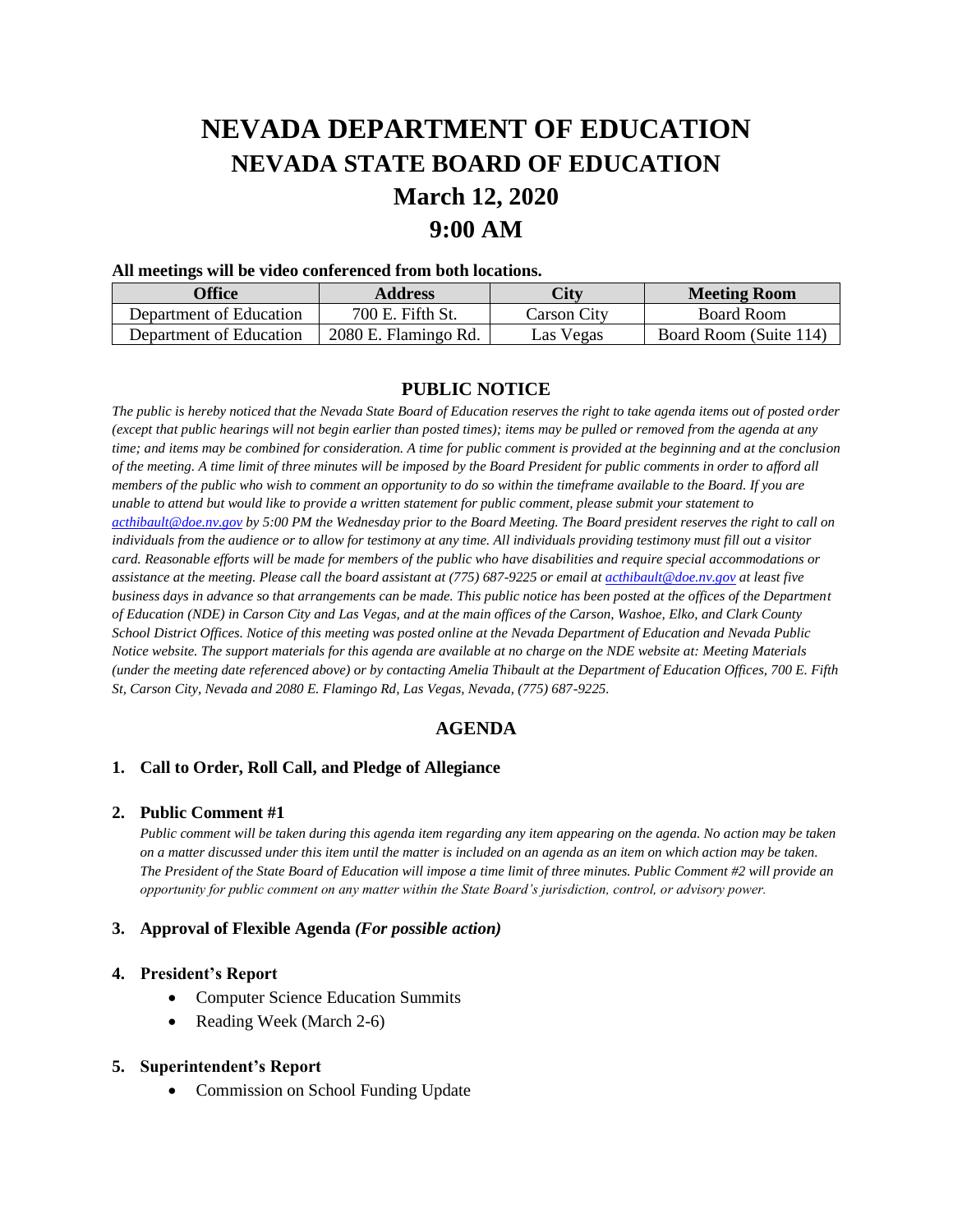- 2020 U.S. Census Update
- ACT Fee Waivers

# **6. Approval of Consent Agenda**

*Information concerning the following consent agenda items has been provided to Board members for study prior to the meeting. Unless a Board member has a question concerning a particular item and asks that it be withdrawn from the consent list, all items are approved in one action.* 

- a. Possible Approval of the first quarter class-size reduction report pursuant to NRS 388.700(5)
- b. Possible Approval of Lander County School District's application for work-based learning
- c. Possible Approval of Board Minutes from January 30, 2020

# **7. Information and Discussion regarding the Statewide Plan for the Improvement of Pupils**  *(Information/Discussion)*

The Board will receive a presentation on the 2020 Statewide Plan for the Improvement of Pupils (STIP) in accordance with NRS 385.111. The presentation will include an update on the STIP framework, values, and goals presented at the Board's January meeting as well as introduce the benchmarks and strategies that will be implemented to meet the 2025 goals outlined in the STIP.

- Jhone M. Ebert, Superintendent of Public Instruction
- Sarah Nick, Management Analyst to the Superintendent
- Jessica Todtman, Chief Strategy Officer

# **8. Information, Discussion, and Possible Action on recommendations from the Teachers and Leaders Council** *(Information/Discussion/For Possible Action)*

The Board will receive a presentation of recommendations from the Teachers and Leaders Council, including proposed revisions to the Nevada Educator Performance Framework for Speech-Language Pathologists, School Nurses, and School Counselors, and the criteria for assessments used to measure progress on Student Learning Goals.

- Dr. Pamela Salazar, Chair, Teachers and Leaders Council
- Dr. Kristin Withey, Education Programs Professional, Office of Educator Development, Licensure, and Family Engagement
- **9. Information, Discussion, and Possible Action regarding non-binding recommended ratios for Specialized Instructional Support Personnel** *(Information/Discussion/For Possible Action)* Section 7 of Senate Bill 89 (2019) requires the State Board of Education to develop non-binding recommended ratios of pupils to Specialized Instructional Support Personnel (SISP). The Board will receive a presentation of best practices information available from national associations of SISP as well as background on SISP ratios adopted by other states.
	- Christy McGill, Director, Office for a Safe and Respectful Learning Environment (OSRLE)
	- Amber Reid, MSW, Education Programs Professional, OSRLE

# **10. Information and Discussion regarding the implementation of the financial transparency requirements of the Every Student Succeeds Act (***Information/Discussion)*

The Board will receive a presentation on the Department of Education's work to implement the financial transparency requirements of the federal Every Student Succeeds Act, including stakeholder